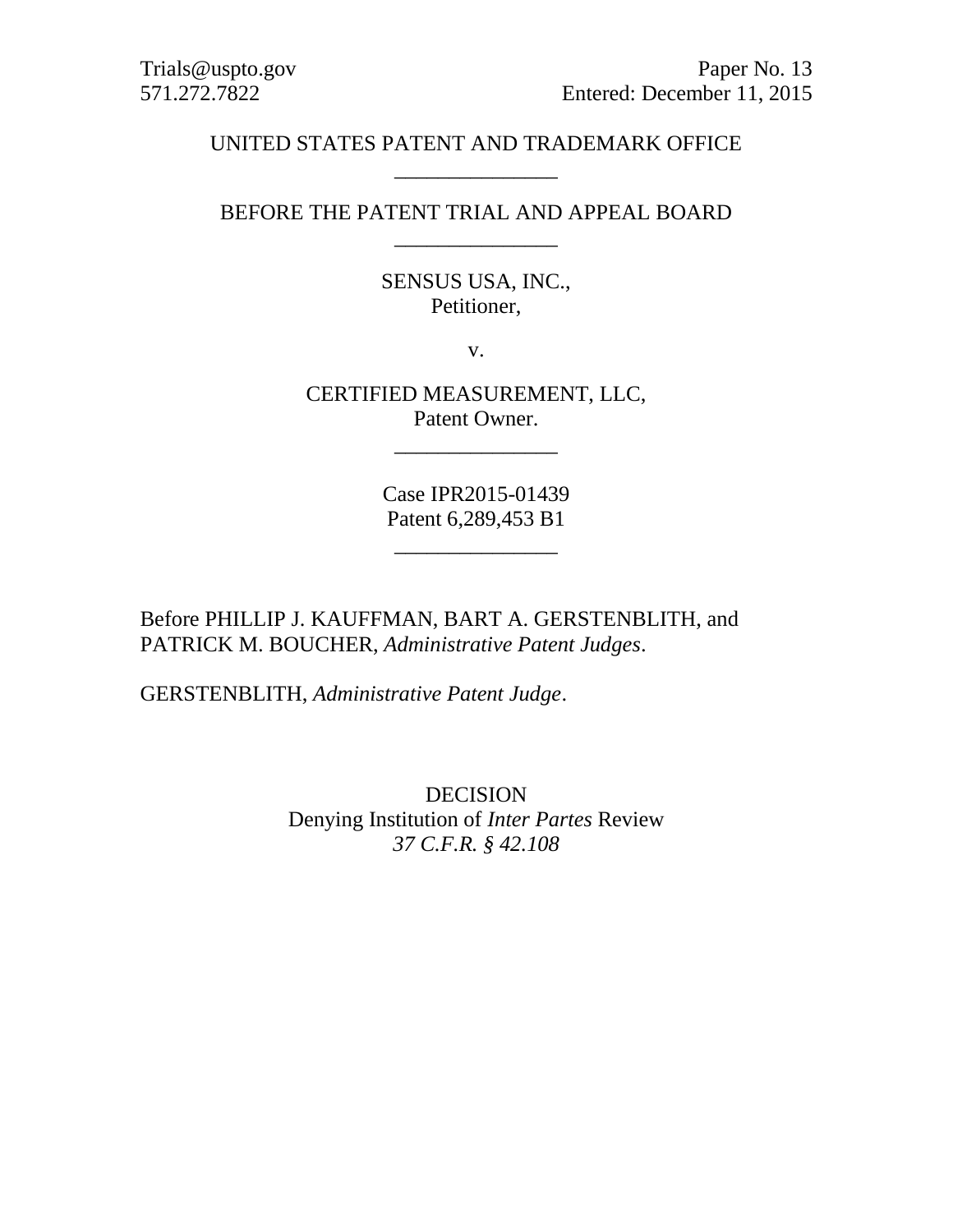# I. INTRODUCTION

*A. Background*

Sensus USA, Inc. ("Petitioner") filed a Petition (Paper 2, "Pet.") requesting institution of *inter partes* review of claim 43 of U.S. Patent No. 6,289,453 B1 (Ex. 1001, "the '453 patent"). Certified Measurement, LLC ("Patent Owner") filed a Preliminary Response (Paper 12, "Prelim. Resp."). We have jurisdiction under 35 U.S.C. § 314.

Under 35 U.S.C. § 314(a), an *inter partes* review may be instituted only if "the information presented in the [P]etition . . . shows that there is a reasonable likelihood that the petitioner would prevail with respect to at least 1 of the claims challenged in the [P]etition." *See* 37 C.F.R. § 42.108(c).

For the reasons given below, on this record, we are persuaded that Petitioner has not established a reasonable likelihood of prevailing with respect to at least one challenged claim of the '453 patent. Accordingly, we *deny* the Petition and decline to institute an *inter partes* review of the '453 patent.

### *B. Related Proceedings*

The parties represent that the '453 patent is at-issue in *Sensus USA, Inc. v. Certified Measurement, LLC*, No. 3:14-cv-01069 (D. Conn.); *Certified Measurement, LLC v. Centerpoint Energy Houston Electric, LLC and Itron, Inc.*, No. 2:14-cv-00627 (E.D. Tex.); *ALSTOM Grid Inc. v. Certified Measurement, LLC*, No. 1:15-cv-00072 (D. Del.); and *ABB Inc. v. Certified Measurement, LLC*, No. 1:15-cv-00461 (D. Del.). Pet. 3–4; Paper 6, 2.

The '453 patent is also the subject of IPR2015-00572. Pet. 4; Paper 6, 2. Related patents, U.S. Patent Nos. 5,828,751, 6,282,648 B1, and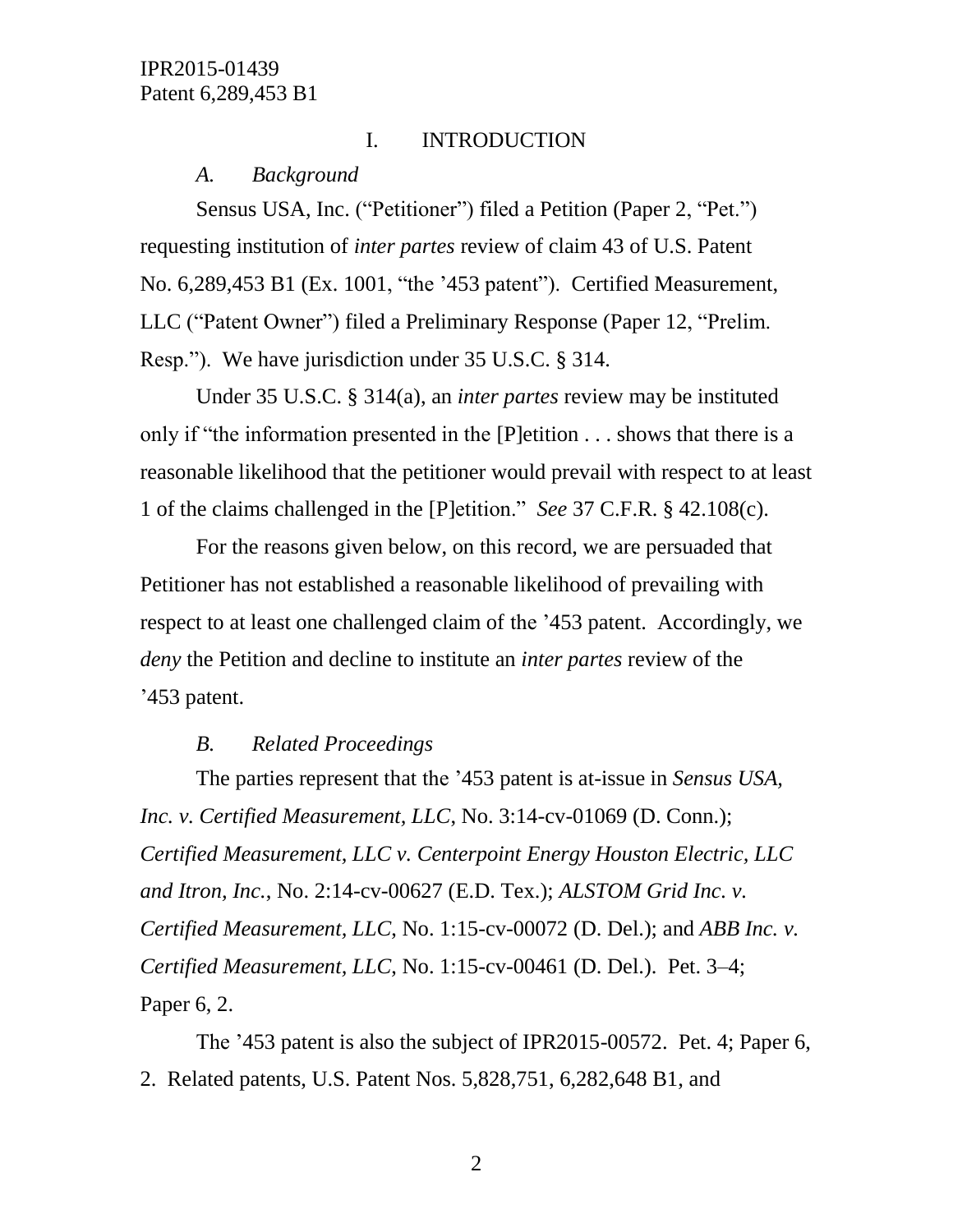8,549,310 B2, are each the subject of two *inter partes* reviews, as shown in the table below.

| U.S. Patent Challenged | <i><b>Inter Partes Review</b></i> |
|------------------------|-----------------------------------|
| 5,828,751              | IPR2015-00570; IPR2015-01262      |
| 6,282,648 B1           | IPR2015-00571; IPR2015-01311      |
| 8,549,310 B2           | IPR2015-00573; IPR2015-01454      |

Pet. 4; Paper 6, 4.

### *C. Real Parties-in-Interest*

The Petition identifies Sensus USA, Inc., Sensus Worldwide Limited, and Sensus Worldwide Holdings Limited as real parties-in-interest. Pet. 3. Patent Owner identifies Certified Measurement, LLC, Inventor Holdings, LLC, and Patent Properties, LLC, as real parties-in-interest. Paper 6, 1–2.

Patent Owner contends that Petitioner's identification of the real parties-in-interest is incomplete, and that the Petition should be denied as failing to comply with 35 U.S.C.  $\S$  312(a)(2). Prelim. Resp. 30–31. Patent Owner asserts that in a related litigation involving the '453 patent, Petitioner identified an insurance company as covering some of the costs of defending the action against Patent Owner. *See* Ex. 2001. Patent Owner argues:

A hallmark of indemnity or insurance agreements that are available to satisfy part or all of a judgment or to reimburse payments of same is an ability for the insurer or indemnitor to control over [sic] aspects of the litigation, including the defense and maintenance of an *inter partes* review which seek[s] to invalidate the subject patent.

Prelim. Resp. 30. Patent Owner's argument is generic and fails to identify any specific evidence that any parties other than those identified by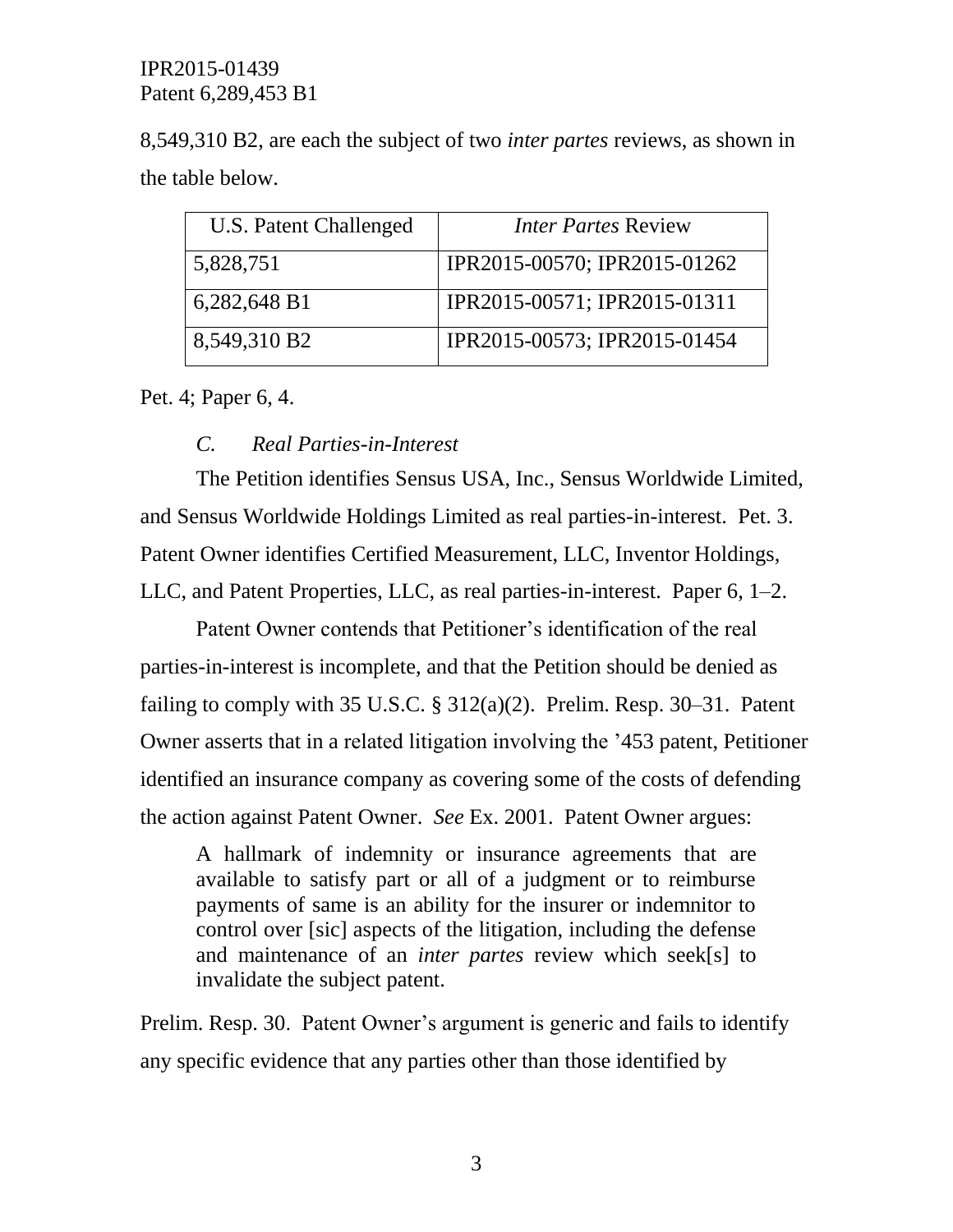Petitioner actually is exercising control over or could exercise control over this proceeding. $<sup>1</sup>$ </sup>

Accordingly, we decline to deny the Petition on this basis.

*D. The References*

Petitioner relies on the following references:

U.S. Patent No. 4,077,005, issued Feb. 28, 1978 (Ex. 1005, "Bishop");

U.S. Patent No. 5,199,068, issued Mar. 30, 1993 (Ex. 1006, "Cox");

U.S. Patent No. 5,689,442, issued Nov. 18, 1997 (Ex. 1007,

"Swanson");

 $\overline{a}$ 

U.S. Patent No. 5,699,244, issued Dec. 16, 1997 (Ex. 1014, "Clark"); and

*Computer Data Authentication*, Federal Information Processing Standards Publication 113, May 30, 1985 (Ex. 1015, "FIPS 113").

<sup>&</sup>lt;sup>1</sup> Patent Owner asserts also that the "the Board should authorize immediate discovery on Petitioner's failure to comply with the real party-in-interest requirement." Prelim. Resp. 30–31. In light of the decision we reach herein, declining institution of an *inter partes* review, we need not address further Patent Owner's position.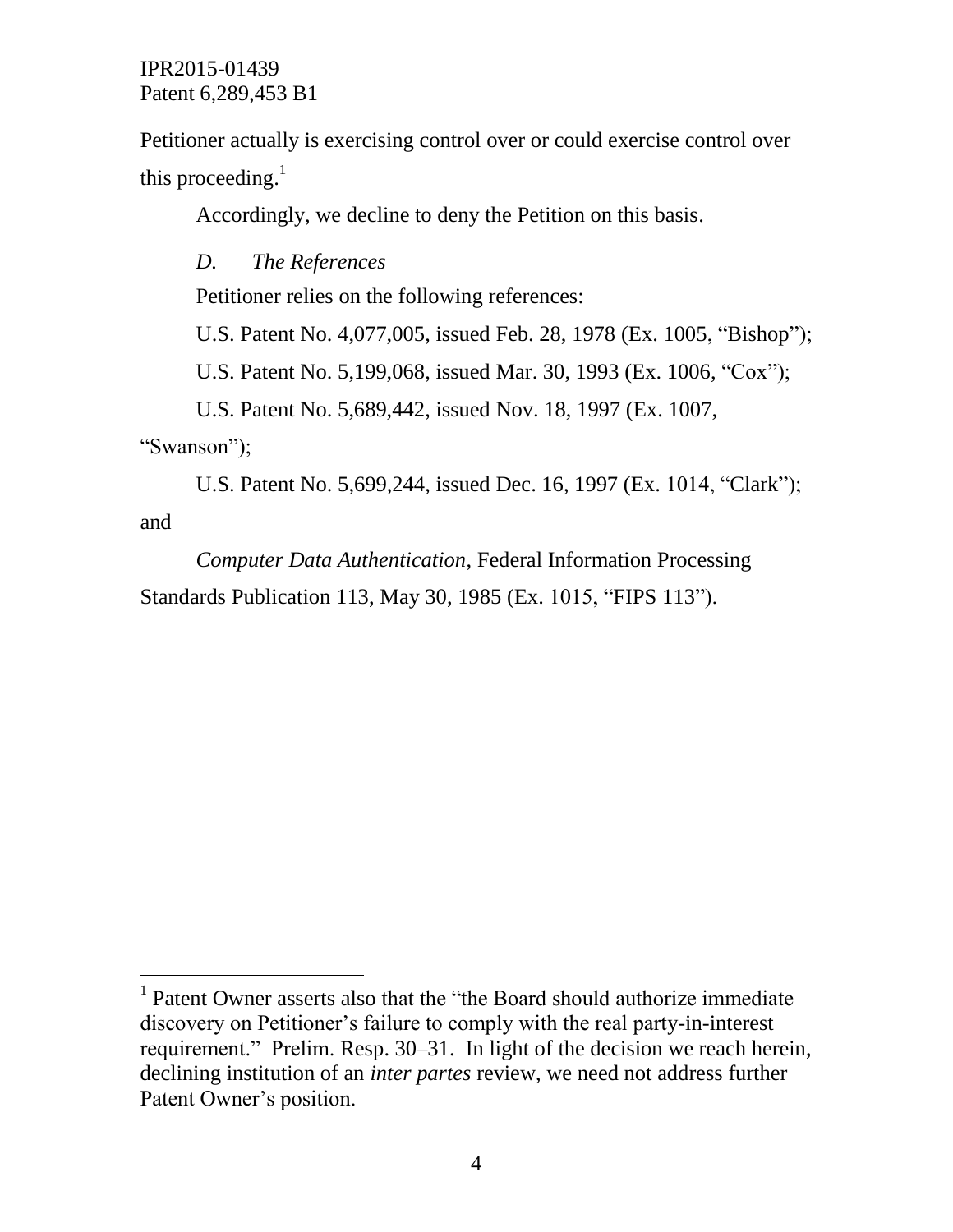$\overline{a}$ 

# *E. The Asserted Grounds of Unpatentability*

Petitioner challenges the patentability of claim 43 of the '453 patent on the following grounds: $^{2,3}$ 

| Reference(s)       | <b>Basis</b> |
|--------------------|--------------|
| <b>Bishop</b>      | \$102(b)     |
| <b>Bishop</b>      | \$103(a)     |
| Cox                | \$102(b)     |
| Cox                | \$103(a)     |
| Swanson            | \$102(e)     |
| Swanson            | \$103(a)     |
| Clark              | \$102(e)     |
| Clark              | \$103(a)     |
| Clark and FIPS 113 | \$103(a)     |

<sup>&</sup>lt;sup>2</sup> The Petition identifies five "COUNT[s]" (i.e., grounds), but each of the first two grounds presents the challenge as "under 35 U.S.C. § 102(b) or § 103" and each of the third and fourth grounds presents the challenge as "under 35 U.S.C.  $\S$  102(e) or  $\S$  103." Pet. 7–8. Thus, the first four grounds actually present eight challenges to claim 43.

 $3$  In addition to the grounds identified in the table, Petitioner purports to present challenges under § 103(a) "over Bishop . . . in view of the knowledge of a person of ordinary skill in the art," "over Cox . . . in view of the knowledge of a person of ordinary skill in the art," "over Swanson . . . in view of the knowledge of a person of ordinary skill in the art," and "over Clark . . . in view of the knowledge of a person of ordinary skill in the art." Pet. 7–8. We treat such grounds as subsumed respectively by the asserted grounds under § 103(a) over Bishop alone, Cox alone, Swanson alone, and Clark alone.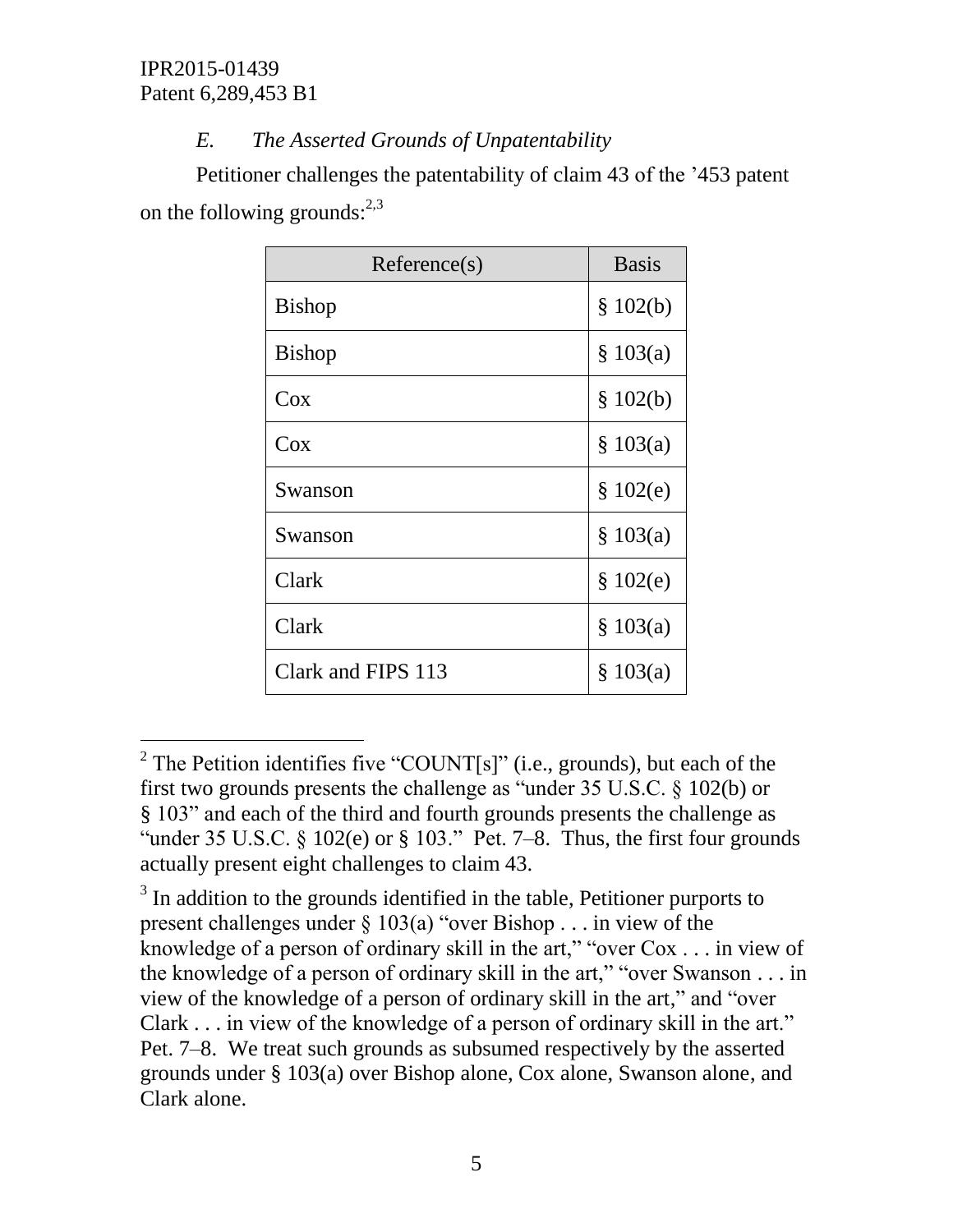Petitioner supports its challenge with a declaration executed by Dr. Seth Nielson, dated June 17, 2015 (Ex. 1003, "the Nielson Declaration").

# *F. The '453 Patent*

The '453 patent "relates generally to methods and apparatuses for acquiring and certifying physical measurements. . . . [and,] [m]ore particularly, . . . to acquiring and cryptographically certifying a measurement representative of a physical parameter, such that the measurement can be verified at a later time." Ex. 1001, 1:9–14. The "physical parameter" is described broadly as "any physical quantity measurable by a sensor and representable in digital form." *Id.* at 4:20–21. Examples of a "physical parameter" include, *inter alia*, "location data, biometric data, temperature, humidity, light levels, noise levels, [and] precipitation." *Id.* at 4:22–23. A certified measurement may include additional features, e.g., "a unique device ID to identify itself to a measurement recipient." *Id.* at 6:2–4. The measurement certification device "may include a signal generator for providing a corroborative datum, indicative of an operational condition of the device, to be included in the certified measurement. The corroborative datum could be any quantity that independently attests to the acquisition of the physical measurement." *Id.* at 6:14–19.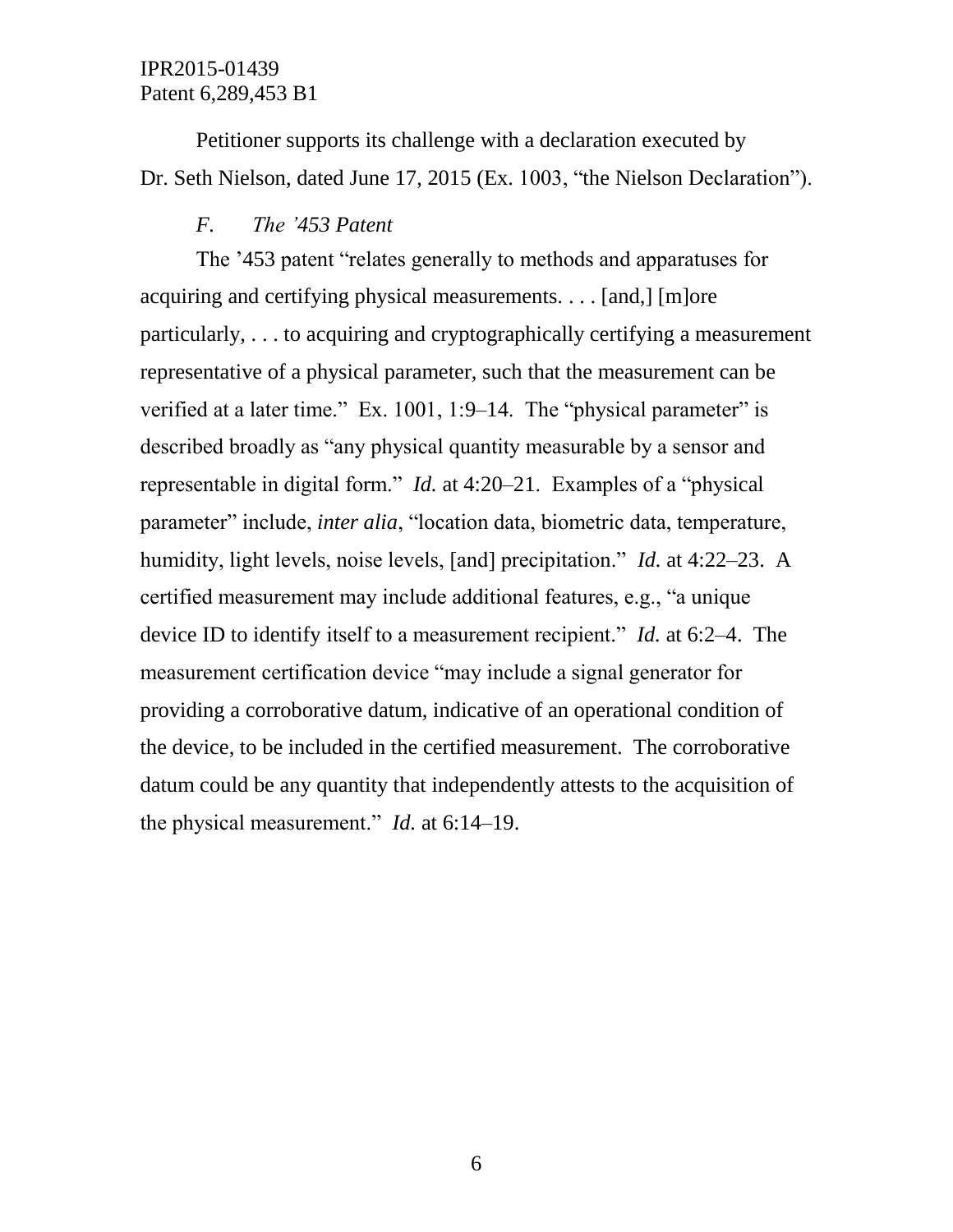

Figure 1 of the '453 patent is reproduced below.



Figure 1 "illustrates the basic components of a device for secure certification of a physical measurement." *Id.* at 6:43–44. Such basic components are contained within secure perimeter 70, which "may include physical, electronic, or a combination of physical and electronic features to resist tampering." *Id.* at 7:23–26, 34–36. The '453 patent describes the "the simplest embodiment of the invention" as follows:

the measurement certification device takes a physical measurement using sensor 8, of any physical parameter or event . . . whose value and/or time of measurement is to be provided to a recipient for later verification. This measurement is added to a time from clock 20, creating an augmented measurement comprising the cleartext time plus the physical measurement. Cryptoprocessor 10 then creates a certified measurement comprising the (cleartext) augmented measurement and a (ciphertext) one-way function representative of at least a portion of the augmented measurement, and outputs the certified measurement at output device 100.

*Id.* at 7:58–8:6.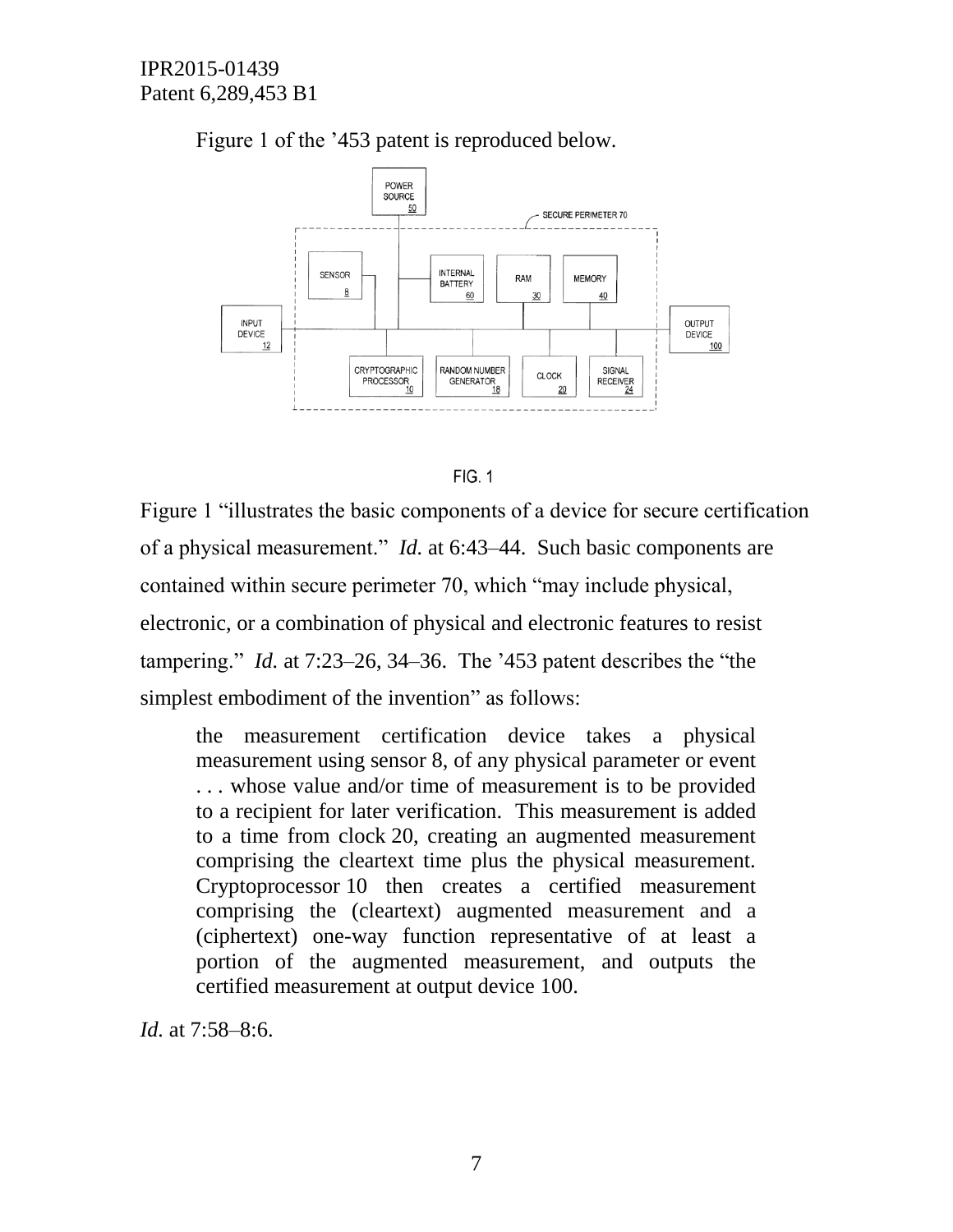# *G. Illustrative Claim*

Claim 43 is the only claim challenged in this proceeding and is reproduced below:

43. A method of generating secure physical measurements, comprising:

receiving a first signal, the first signal being based at least in part on a first physical measurement;

receiving a second signal, the second signal being based at least in part on a second physical measurement;

receiving a third signal, the third signal being based at least in part on a time;

generating an augmented measurement based at least in part on the first signal, the second signal and the third signal; and

performing a cryptographic operation on at least a portion of the augmented measurement to generate a certifiable measurement.

Ex. 1001, 22:22–36.

# II. CLAIM CONSTRUCTION

Although Petitioner presents proposed constructions for several claim terms, no terms require express construction for purposes of this Decision.

# III. ANALYSIS

# *A. Anticipation of Claim 43 by Bishop*

Petitioner asserts that Bishop discloses each and every element of claim 43 of the '453 patent. Pet. 22–25. The Petition includes a discussion identifying where Bishop allegedly discloses the elements of claim 43. *Id.*

# *1. Bishop*

Bishop relates to a "system for identifying ships and aircraft, both in position and time, utilizing shipboard cryptographic equipment and satellites." Ex. 1005, at [57]. Bishop discloses shipboard "equipment,"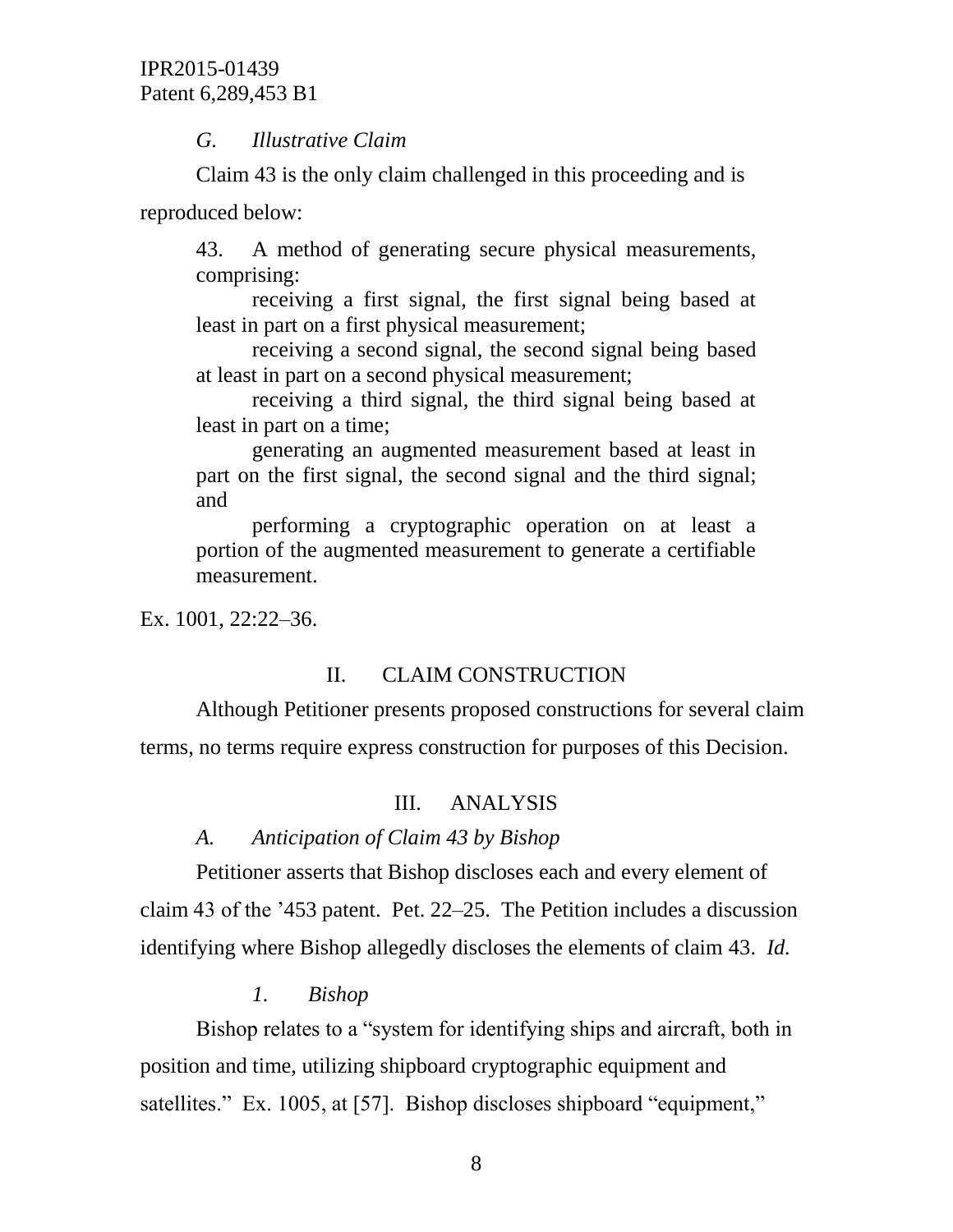including storage register 47 that stores individual-identification code word I*S*, "navigation equipment 48" that determines position P of a ship, and clock 49 that determines "time-of-day  $T_1$  at which each report is made by the ship." *Id.* at 2:62–68. Three binary messages corresponding to  $I_s$ , P, and  $T_1$ are combined to form a message that Bishop designates  $I_s + P + T_1$ , and the combined message "is enciphered by a cryptographic encipherment unit 11 to produce the cryptographically enciphered message C  $(I<sub>S</sub> + P + T<sub>1</sub>)$ , which is then transmitted by the ship's transmitter 10." *Id.* at 3:7–14. Bishop refers to the "enciphered message" as "M*US*." *Id.* at 3:14–15, 24.

#### *2. Discussion*

As reflected above, claim 43 recites, *inter alia*, receiving three signals: a first signal "based at least in part on a first physical measurement," a second signal "based at least in part on a second physical measurement," and a third signal "based at least in part on a time." Ex. 1001, 22:24–29. Claim 43 also recites "generating an augmented measurement based at least in part on the first signal, the second signal and the third signal." *Id.* at 22:30–32.

Petitioner asserts that Bishop's measurement of position P via sensors in its navigation equipment discloses generating the recited first and second signals based in part on a first and second physical measurement, respectively (Pet. 23 (citing Ex. 1003 ¶ 40; Ex. 1005, 1:65–2:10, 2:62–68)), which are received by Bishop's computing device and combined into a digital position signal (*id.* at 23–24 (citing Ex. 1003 ¶ 40; Ex. 1005, 3:7– 23)). Specifically, Petitioner contends that "[t]he position of a ship or vehicle is itself a physical measurement that is made up of several separate physical measurements. For example[,] position can be expressed as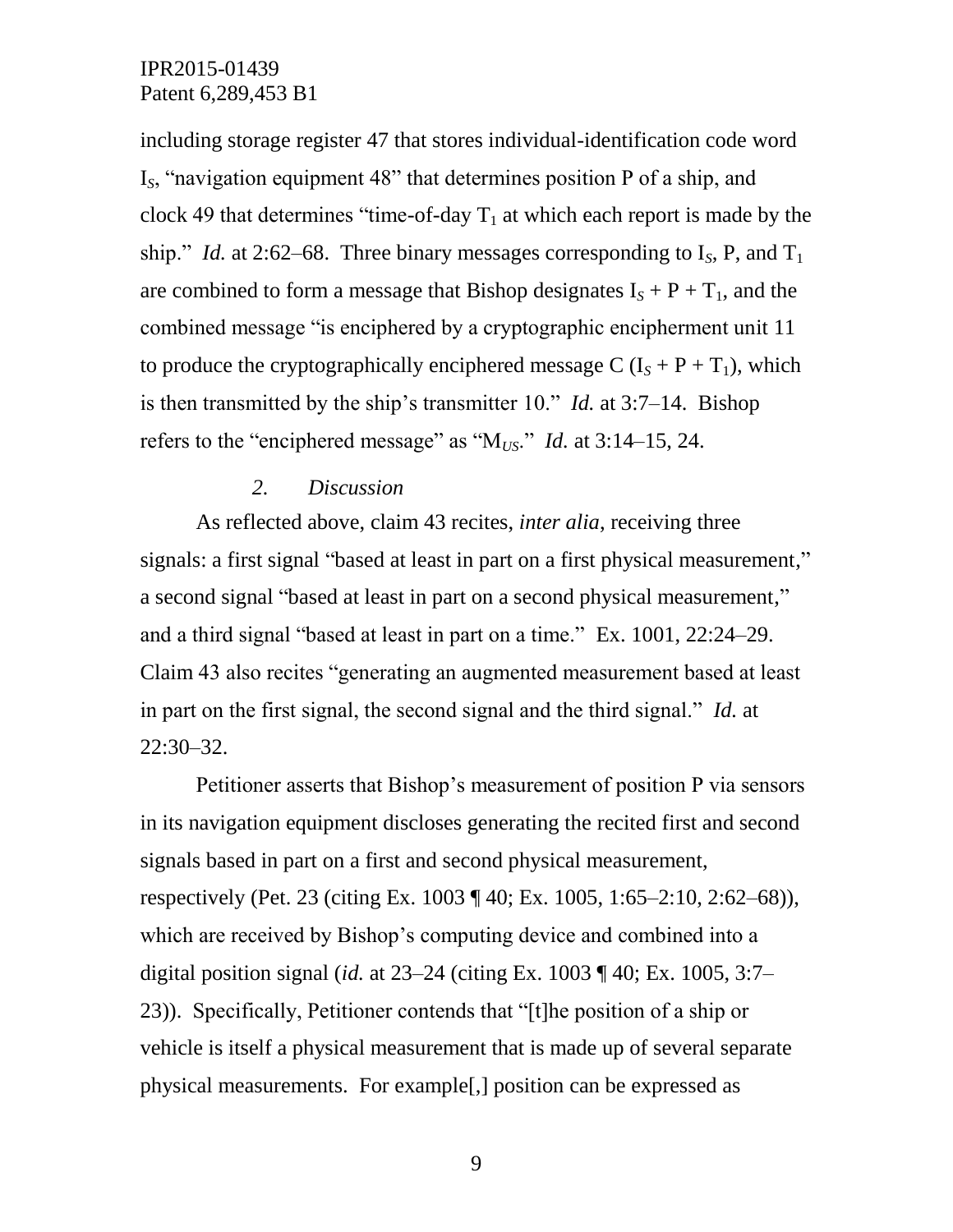'longitude' and 'latitude,' as 'x' and 'y' coordinates on a map, or as a vector and a distance from a reference point." *Id.* (citing Ex. 1003 ¶ 40). Petitioner asserts that Bishop's position P signal is combined into an augmented measurement with "time and a code word." *Id.* at 24 (citing Ex. 1003 ¶ 40; Ex. 1005, 3:7–23).

Patent Owner contends that the alleged augmented measurement in Bishop, upon which Petitioner relies, "has only three components: an identification code,  $I_s$ , a position, P, and a time-of day,  $T_l$ ." Prelim. Resp. 9 (citing Ex. 1005, 2:52–3:18). Patent Owner asserts that Bishop's alleged augmented measurement "includes *only one signal based on a physical measurement*—the position P, which is determined by shipboard- or aircraft-based navigation equipment—and a signal based on a time—the time-of-day, *T1*, determined by a clock." *Id.* at 10.

Petitioner's argument is not persuasive because Petitioner fails to show that Bishop's position P signal is formed from two separate signals based at least in part on two physical measurements. Petitioner's cited portions of Bishop fail to disclose how position P is generated aside from stating that "position P of the ship is determined to an accuracy of  $\pm 2$  nm . . . by the ship's navigation equipment 48." Ex. 1005, 2:63–66. Petitioner, however, has not identified where, if at all, Bishop discloses how the navigation equipment generates the position of the ship. Petitioner's citations to Bishop's column 3 refer to Bishop's disclosure of generating a combined message, which Bishop designates as  $I_s + P + T_1$ , and then enciphers. *See, e.g.*, *id.* at 3:7–23. Additionally, Petitioner's reliance on paragraph 40 of the Nielson Declaration fares no better. Dr. Nielson's testimony includes the same statements as the Petition without providing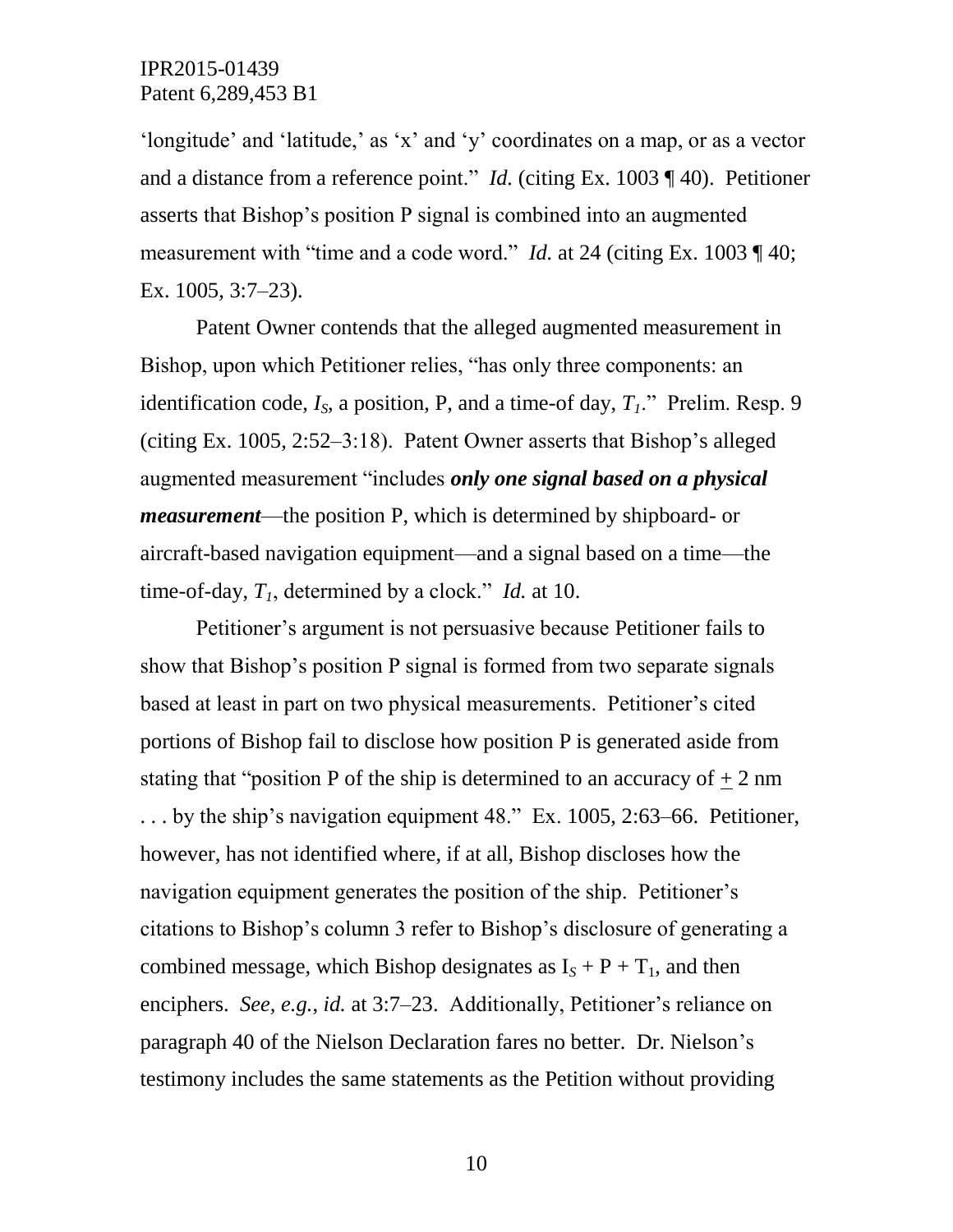additional explanation or evidentiary support for us to conclude that Bishop expressly or inherently discloses that its position P signal is formed from two separate signals based at least in part on two physical measurements. *See* 37 C.F.R. § 42.65(a).

Accordingly, on this record, we are not persuaded that Petitioner has established a reasonable likelihood of prevailing on the assertion that Bishop discloses each and every element of claim 43 of the '453 patent.

# *B. Obviousness of Claim 43 over Bishop*

Petitioner asserts that Bishop would have rendered the subject matter of claim 43 obvious to one of ordinary skill in the art. Pet. 20–25. In particular, with respect to whether Bishop receives a first and a second signal based in part on a first and second physical measurement, respectively, Petitioner contends that "[i]t would also be obvious to a person of ordinary skill in the art to measure and include other physical measurements (including without limitation, speed and heading) with messages that are sent." Pet. 24 (citing Ex. 1003 ¶ 40).

Patent Owner contends that Petitioner fails to articulate any reasoning with rational underpinning as to why one of ordinary skill in the art would have modified Bishop's disclosure. Prelim. Resp. 13. Patent Owner asserts that Dr. Nielson's testimony "does not provide any facts, data, or analysis to support the opinion stated." *Id.* at 13–14.

We agree with Patent Owner. Petitioner's argument and paragraph 40 of the Nielson Declaration fail to provide any reason as to why one of ordinary skill in the art would have been motivated to modify Bishop by "measur[ing] and includ[ing] other physical measurements . . . with messages that are sent." Pet. 24. Rather, Petitioner's entire position, and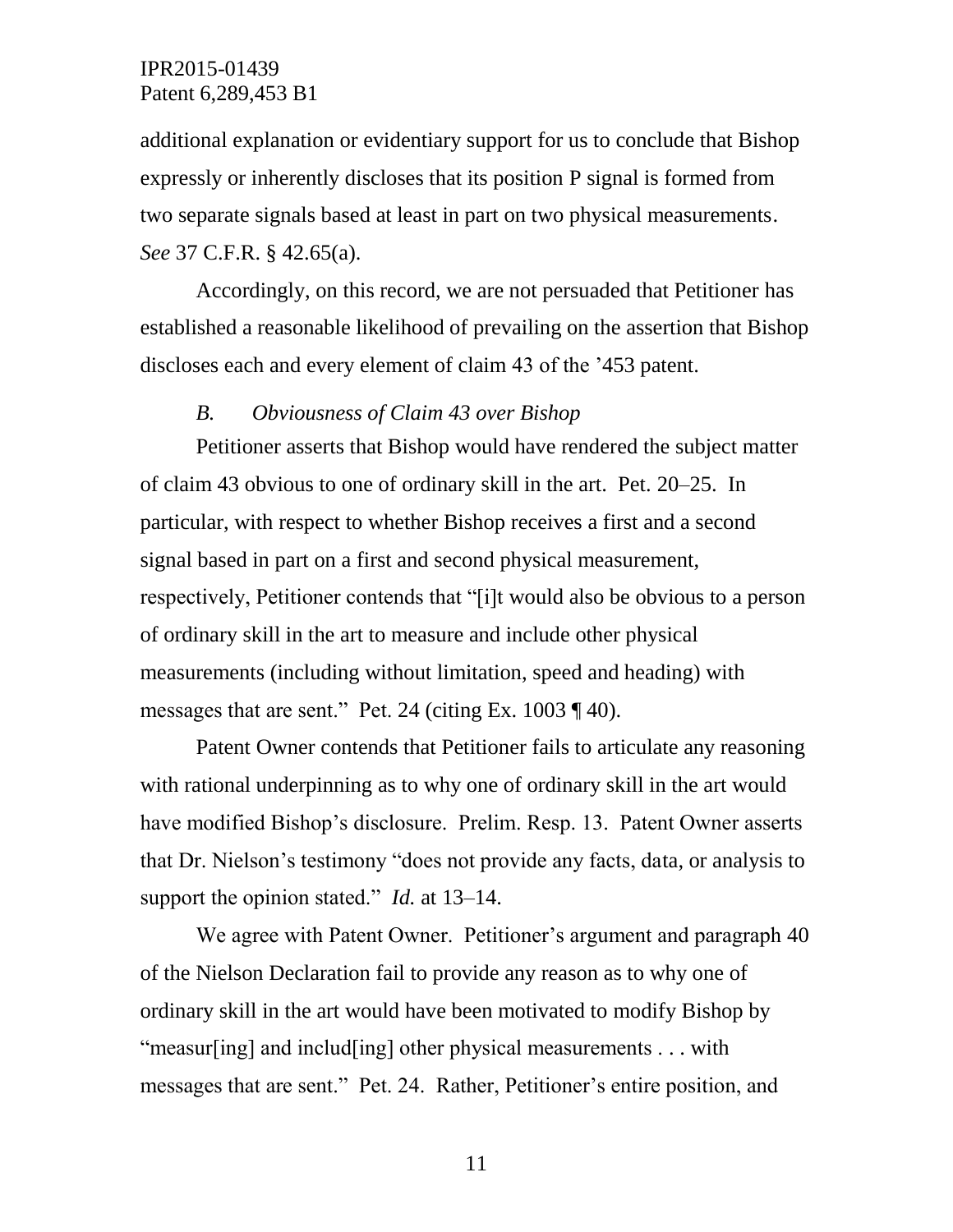Dr. Nielson's complete testimony, as to why this element of claim 43 would have been obvious consist of the same single conclusory sentence quoted above, and nothing more. *See* 37 C.F.R. § 42.65(a).

Accordingly, Petitioner has not established, on this record, a reasonable likelihood of prevailing on the assertion that Bishop would have rendered the subject matter of claim 43 of the '453 patent obvious as of the effective filing date of the claimed invention.

## *C. Anticipation of Claim 43 by Cox*

Petitioner asserts that Cox discloses each and every element of claim 43 of the '453 patent. Pet. 25–27. The Petition includes a discussion identifying where Cox allegedly discloses the elements of claim 43. *Id.*

#### *1. Cox*

Cox "relates to a system for verifying the identity of [computer-based training] users who perform the training in an unsupervised environment." Ex. 1006, 1:7–10. When a user registers with the system, a digital copy of the user's signature, along with "discriminator data" (signature size, signature density ratio, time to create the signature, and number of erasures) are captured, encrypted, and stored for later use in a verification process. *Id.* at 4:3–44. During a subsequent training session, the system randomly generates requests for session signatures, which are registered and stored with the time, date, and discriminator data collected at the time of registration of the session signatures. *Id.* at 4:58–5:12. Each of these is then encrypted "for security purposes," and the encrypted data are stored on a magnetic storage medium, e.g., a disk, enabling subsequent comparison with the original verified signature and discriminator data. *Id.* at 5:35–40, 5:52– 6:4 (describing the detection of anomalies in the discriminator data, i.e.,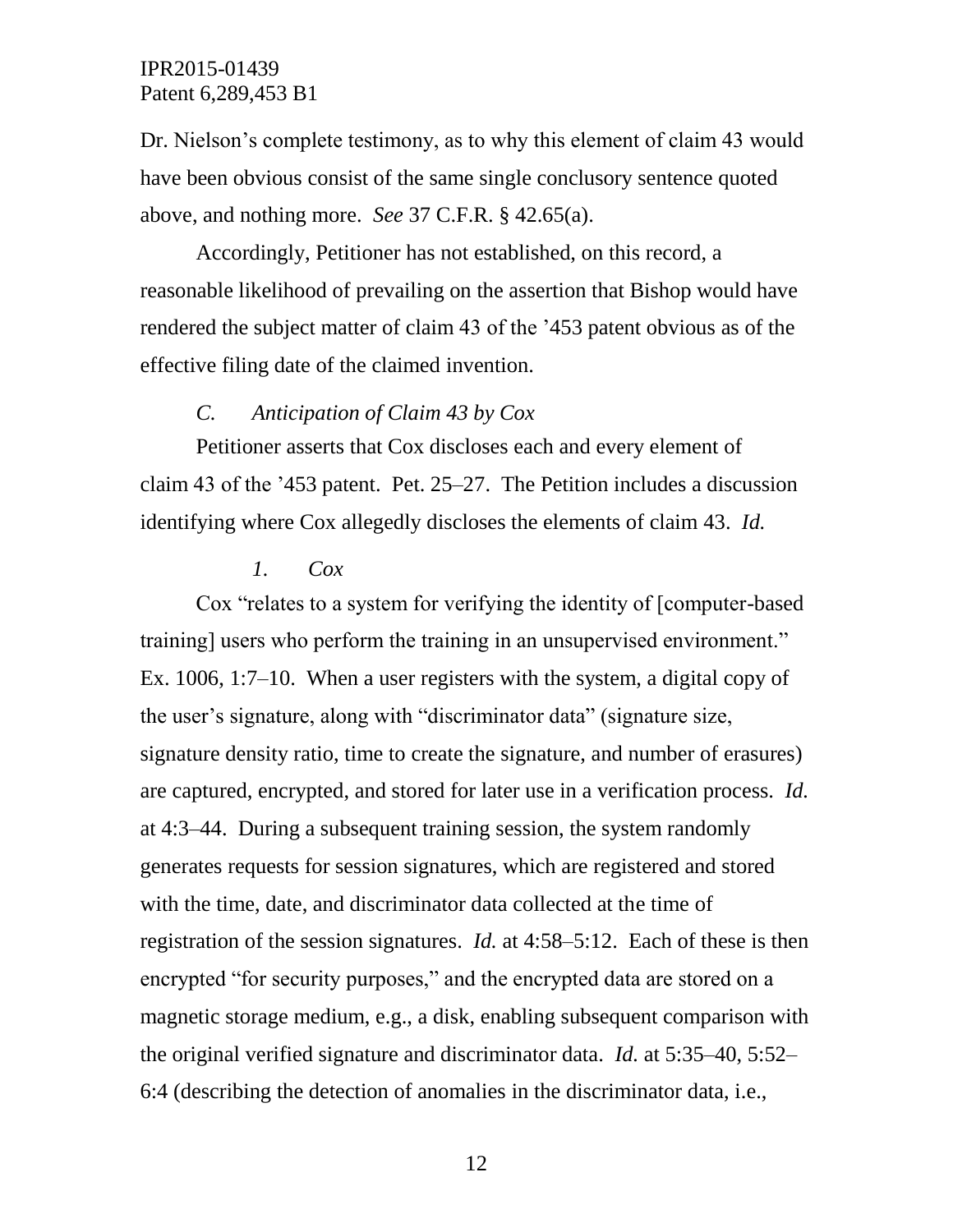instances where a discriminator datum falls outside a predetermined range of acceptable deviation as compared to the corresponding discriminator datum of the verified signature).

### *2. Discussion*

As recited above, claim 43 includes the step of "generating an augmented measurement based at least in part on the first signal, the second, signal and the third signal." Ex. 1001, 22:30–32. Petitioner asserts that Cox teaches this step of claim 43 because "Cox discloses combining and storing the measured signature, discriminator data (which includes signature size and signature density), and the date and time." Pet. 27 (citing Ex. 1003 ¶ 48; Ex. 1006, 1:56–58, 4:67–5:13, 5:35–43, Fig. 2).

Patent Owner contends that Cox fails to teach combining the measured signature, time, and discriminator data to create an augmented measurement. Prelim. Resp. 17–18. Patent Owner asserts that "rather than form an augmented measurement . . . Cox separately stores, in encrypted form, signature representations, time and date, and discriminator data." *Id.*

Petitioner does not propose a construction for "augmented measurement" aside from stating that it "is described in the individual claims of the patent." Pet. 17. Nevertheless, Petitioner's argument suggests that generating an "augmented measurement" requires effecting some combination of the elements recited in the claim—the first signal, the second signal, and the third signal. *See* Pet. 27 (asserting that Cox disclosing "combining" the previously recited elements of the claim in arguing that Cox teaches "generating an augmented measurement"). Thus, both Petitioner and Patent Owner recognize that generating an augmented measurement requires combining specified elements of the claim. We agree.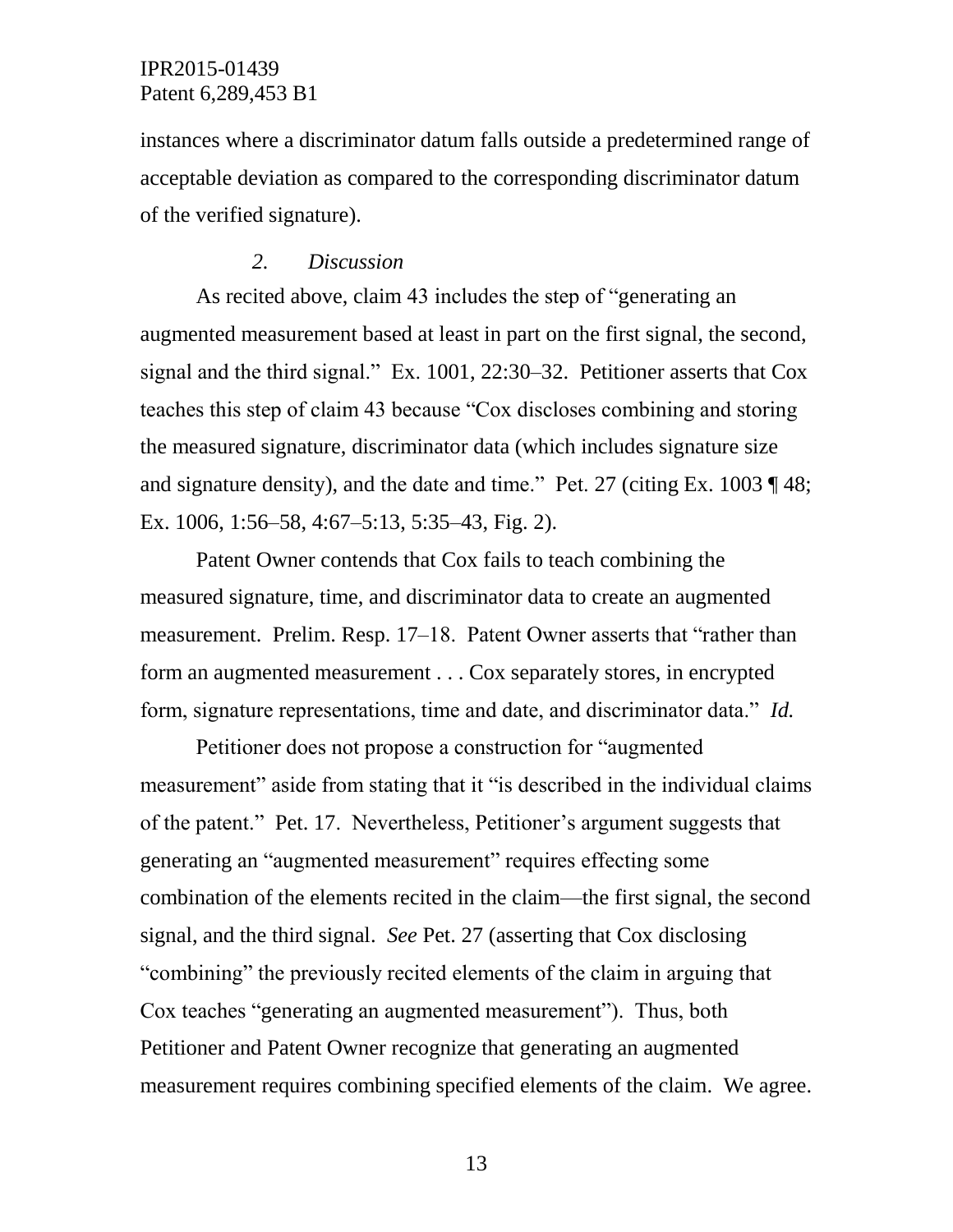The parties' recognition that an augmented measurement requires combining specified elements of the claim is consistent with the specification of the '453 patent. The '453 patent explains that an "augmented measurement comprising the cleartext time plus the physical measurement" is created by *adding* a physical measurement of any physical parameter or event to a time. Ex. 1001, 7:66–8:2.

Petitioner's citations to Cox and the Nielson Declaration do not reflect that Cox discloses combining the signature, time, and discriminator data to form an augmented measurement. Rather, the cited portions of Cox teach that a registered signature is *stored with* a time and discriminator data, but do not disclose combining these elements. Petitioner has not explained how the storage of disparate pieces of data, even on the same physical disk, generates an "augmented measurement" as recited in claim 43. The Nielson Declaration, as with its discussion of Bishop, is identical to the Petition, and does not provide additional explanation as to how Cox discloses this step of claim 43.

Accordingly, on this record, we are not persuaded that Petitioner has established a reasonable likelihood of prevailing on the assertion that Cox discloses each and every element of claim 43 of the '453 patent.

# *D. Obviousness of Claim 43 over Cox*

Petitioner provides no meaningful analysis of its obviousness challenge over Cox independent of its anticipation challenge. Pet. 25–27. Instead, Petitioner relies on a blanket assertion, repeated by Dr. Nielson, that "Cox alone, or in combination with the knowledge of a person of ordinary skill in the art, discloses all of the recitations of the Challenged Claim of the [']453 Patent, and either anticipates or renders obvious the Challenged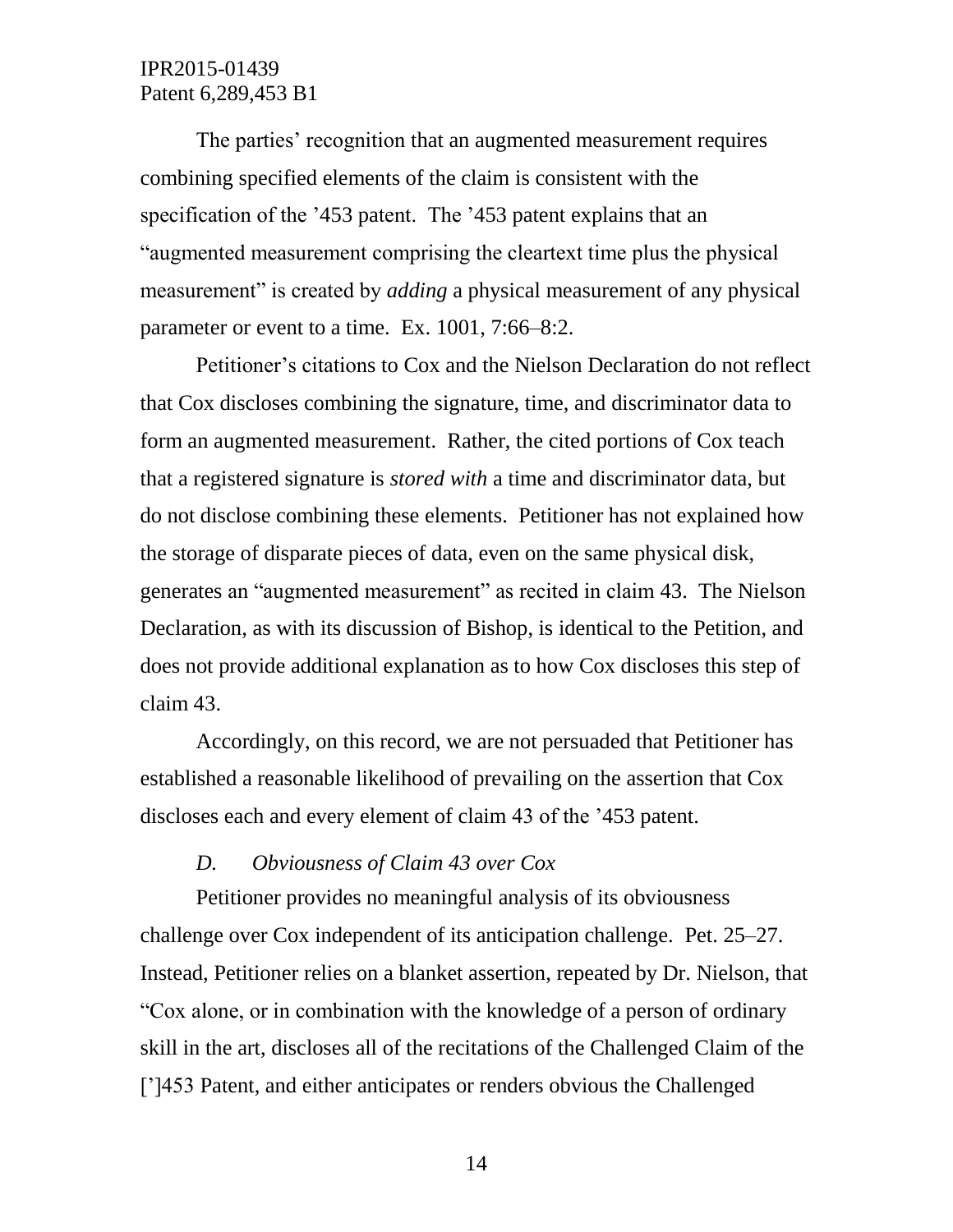Claim." *Id.* at 25; Ex. 1003 ¶ 44. An "obviousness analysis requires more than an *ipse dixit* assertion that everything in a reference was also well known in the art." *See generally Samsung Elecs. Co. v. Imperium Holdings*, Case IPR2015-01233, slip op. at 18 (PTAB Dec. 1, 2015) (Paper 14). Failure to present evidence of that knowledge and evidence of a rationale for modifying the teachings of the reference in accordance with that knowledge does not comply with 37 C.F.R. §§ 42.104(b)(4) and 42.104(b)(5).

Accordingly, for the reasons discussed above and in Section III.C.2, Petitioner has not established, on this record, a reasonable likelihood of prevailing on the assertion that Cox would have rendered the subject matter of claim 43 of the '453 patent obvious as of the effective filing date of the claimed invention.

#### *E. Anticipation of Claim 43 by Swanson*

Petitioner asserts that Swanson discloses each and every element of claim 43 of the '453 patent. Pet. 27–29. The Petition includes a discussion identifying where Swanson allegedly discloses the elements of claim 43. *Id.*

#### *1. Swanson*

Swanson relates "to a surveillance system for capturing and storing information concerning events of interest for subsequent use in investigations and courtroom proceedings." Ex. 1007, 1:6–8. Event sensors controlled by, and connected to, a control processor acquire event information, which is subsequently encrypted and stored. *Id.* at 2:58–3:10. The control processor maintains a timer and time stamps each frame of event information "comprising images, sounds and conditions prior to storage in the data storage device" to keep track of when certain frames of images and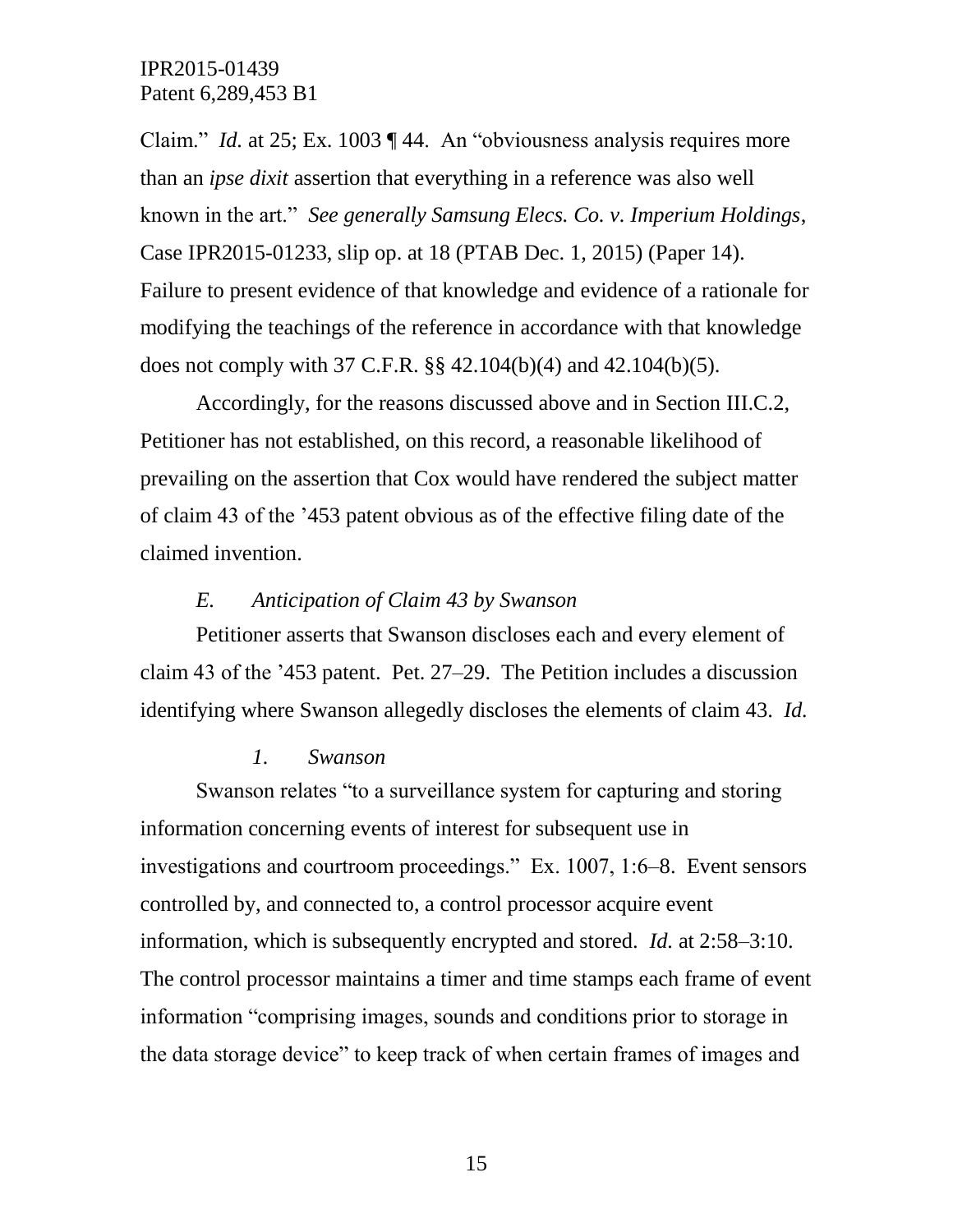associates sounds and conditions are acquired, as well as "to facilitate subsequent synchronization of information." *Id.* at 6:40–47.

#### *2. Discussion*

Petitioner asserts that Swanson's sensors measure images and sound and "provide the digital signals representative of sound and video measurements to the computer." Pet. 28 (citing Ex. 1003 ¶ 52; Ex. 1007, 2:58–65, 6:16–39, 10:43–48). Petitioner contends that each of Swanson's frames "includes a separate physical measurement." *Id.* (citing Ex. 1003 ¶ 52; Ex. 1007, 9:52–58).

As discussed above, claim 43 includes the step of "generating an augmented measurement based at least in part on the first signal, the second signal and the third signal." Ex. 1001, 22:30–32. With respect to this step of claim 43, Petitioner asserts that "Swanson discloses a computing device that combines data from sensors (including sound and video) and the time from the timer into time-stamped sensor data." Pet. 29 (citing Ex. 1003 ¶ 54; Ex. 1007, 6:39–51, 8:40–56, 10:49–55, 14:1–3, Fig. 1).

Patent Owner asserts that Petitioner fails to show that Swanson discloses an augmented measurement. Prelim. Resp. 21–22. In particular, Patent Owner contends that Swanson describes storing measurements made by different sensors separately from one another and time stamping each frame to synchronize the information. *Id.* at 22.

Petitioner's citations to Swanson include the following as relevant to the "generating an augmented measurement" step of claim 43:

In order to keep track of when certain frames of images 28 and associated sounds 36 and conditions 42 are acquired, as well as to facilitate subsequent synchronization of information (especially if acquired by different sensors), the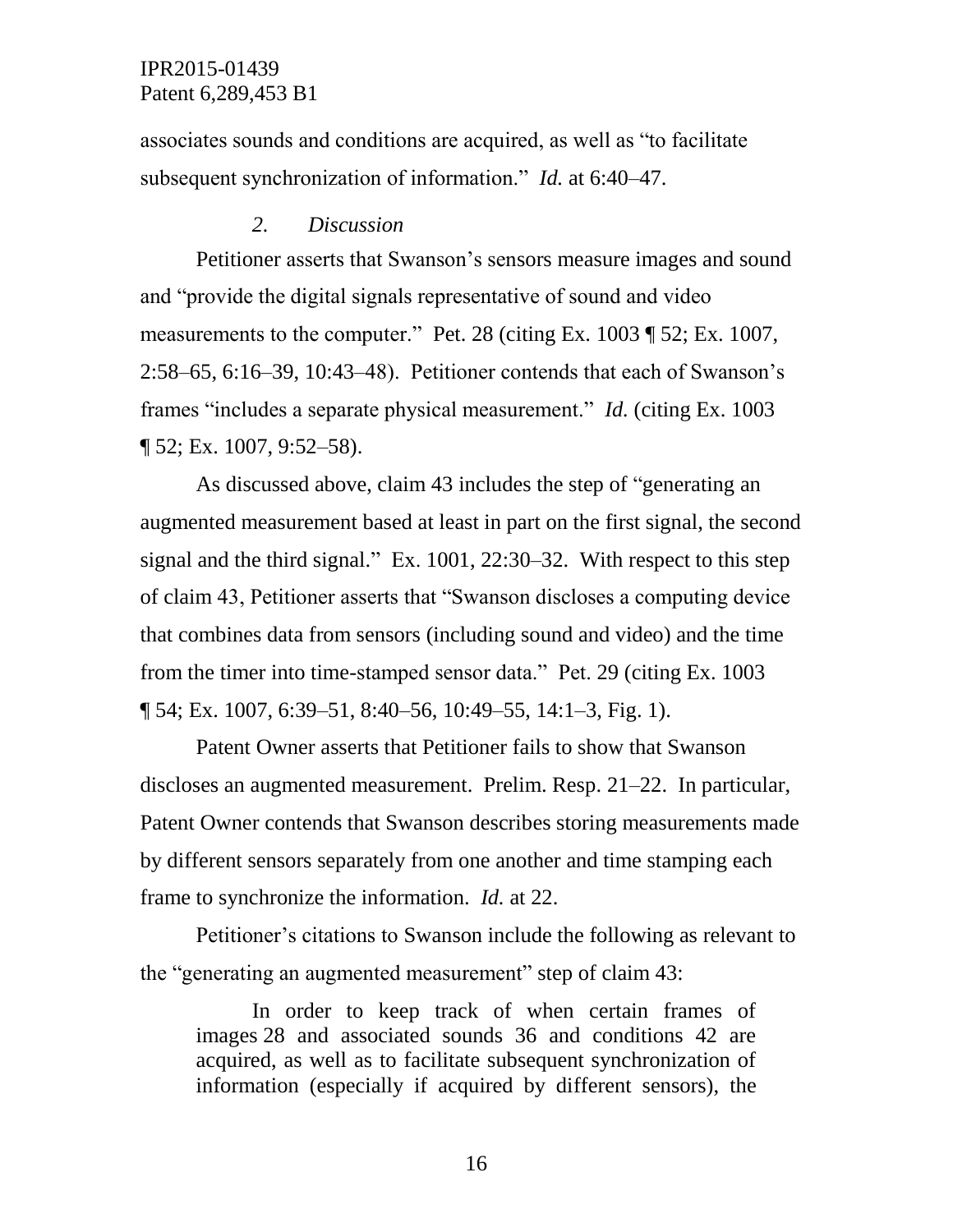l

control processor 10 maintains a timer 45 and time stamps each frame of event information (76 in FIGS. 4A and 4B) comprising images, sounds and conditions prior to storage in the data storage device 18. By time stamping the event information output from the sensors 12,  $14$  and  $16$ <sup>[4]</sup>, the system 100 advantageously does not require use of sophisticated and expensive sensors having time synchronization capabilities.

Ex. 1007, 6:40–51 *cited in* Pet. 29. This quotation reveals that Swanson time stamps "each frame of event information" prior to storage in data storage device 18. *Id.* Additionally, the event information "compris[es] images, sounds and conditions." *Id.*; *see id.* at 10:49–51 (describing encrypting "all of the frames of event information 76 (images, sounds and conditions)").

Swanson's teaching of time stamping each frame supports Petitioner's argument that a first signal based in part on a first physical measurement, e.g., sound, is combined with a third signal based at least in part on a time, e.g., time stamp. The cited portions of Swanson, however, do not expressly disclose combining a first and a second signal, each signal based at least in part on a first or second physical measurement, respectively.<sup>5</sup> And, Petitioner fails to explain how or why one of ordinary skill in the art would

<sup>5</sup> In fact, Petitioner's argument that "Swanson discloses a computing device that combines data from sensors (including sound and video) and the time from the timer into time-stamped sensor data" fails to assert that Swanson combines the data from the sensors. *See* Pet. 29. In other words, Petitioner's argument appears to only address a combination based on a first *or* second signal, as recited in claim 43, with a third signal, but does not address a combination based on the first *and* second signals.

<sup>&</sup>lt;sup>4</sup> Swanson explains that "surveillance system 100 comprises a control processor 10, an imaging sensor 12, an audio sensor 14, and environmental sensor 16, and a data storage device 18." Ex. 1007, 3:36–39.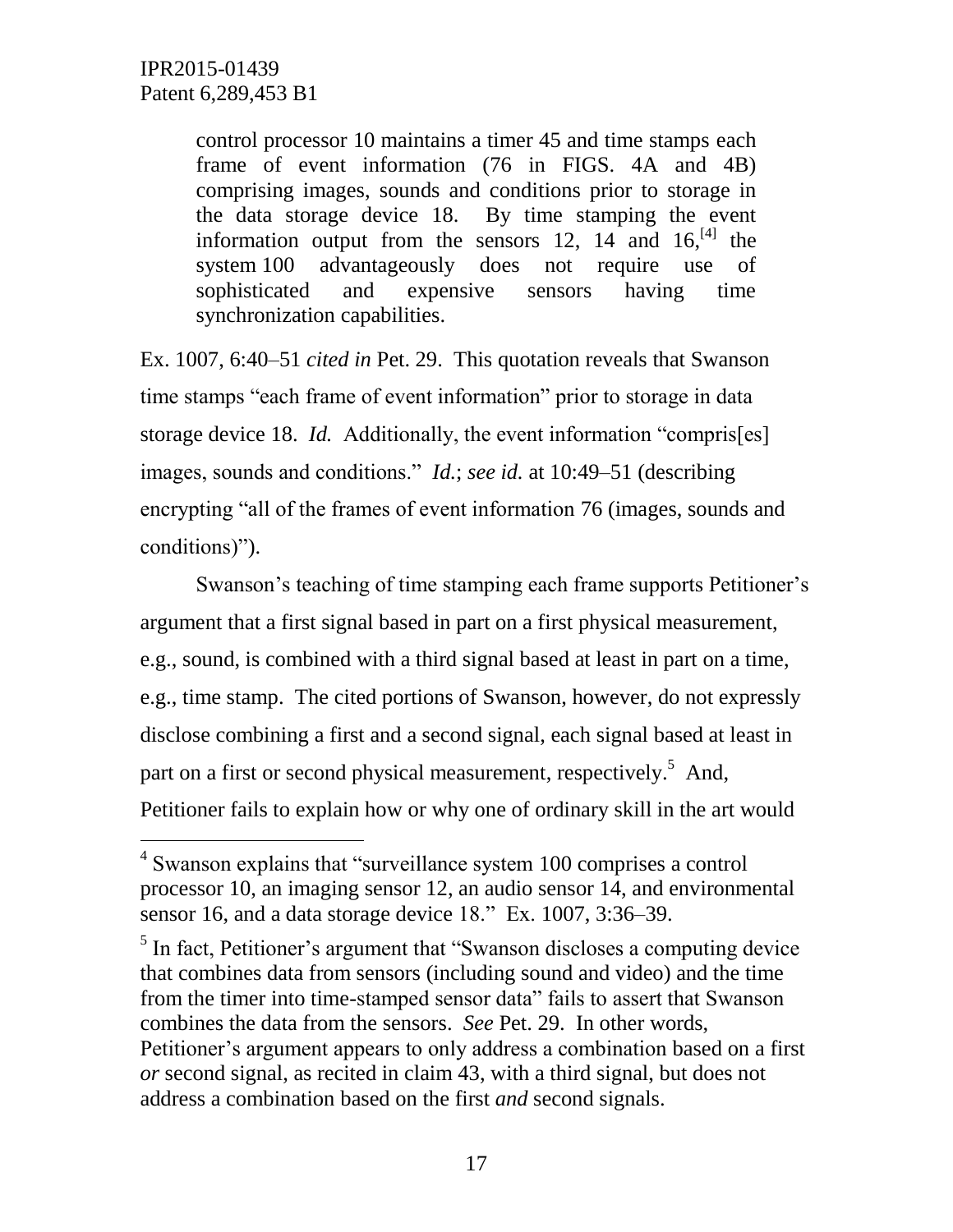understand such combination to be inherent in Swanson's disclosure. As explained *supra* in our discussion of the Cox-based grounds, we agree with the parties' implications that "generating an augmented measurement" requires effecting a combination based at least in part on the first, second, and third signals. Petitioner's reliance upon Dr. Nielson's testimony fares no better. Dr. Neilson repeats the same conclusory statement, without additional elaboration or explanation. *See* Ex. 1003 ¶ 54; 37 C.F.R.  $§$  42.65(a).

Accordingly, on this record, we are not persuaded that Petitioner has established a reasonable likelihood of prevailing on the assertion that Swanson discloses each and every element of claim 43 of the '453 patent.

#### *F. Obviousness of Claim 43 over Swanson*

Petitioner provides no meaningful analysis of its obviousness challenge over Swanson independent of its anticipation challenge. Pet. 27– 29. Instead, Petitioner relies on a blanket assertion, repeated by Dr. Nielson, that "Swanson alone, or in combination with the knowledge of a person of ordinary skill in the art, discloses all of the recitations of the Challenged Claim of the [']453 Patent, and either anticipates or renders obvious the Challenged Claim." *Id.* at 27; Ex. 1003 ¶ 50. As explained above, *see* Section III.D, Petitioner's failure to present evidence of that knowledge and evidence of a rationale for modifying the teachings of the reference in accordance with that knowledge does not comply with 37 C.F.R. §§ 42.104(b)(4) and 42.104(b)(5). *See generally Samsung Elecs.*, Case IPR2015-01233, slip op. at 18 (Paper 14).

Accordingly, for the reasons discussed above and in Section III.E.2, Petitioner has not established, on this record, a reasonable likelihood of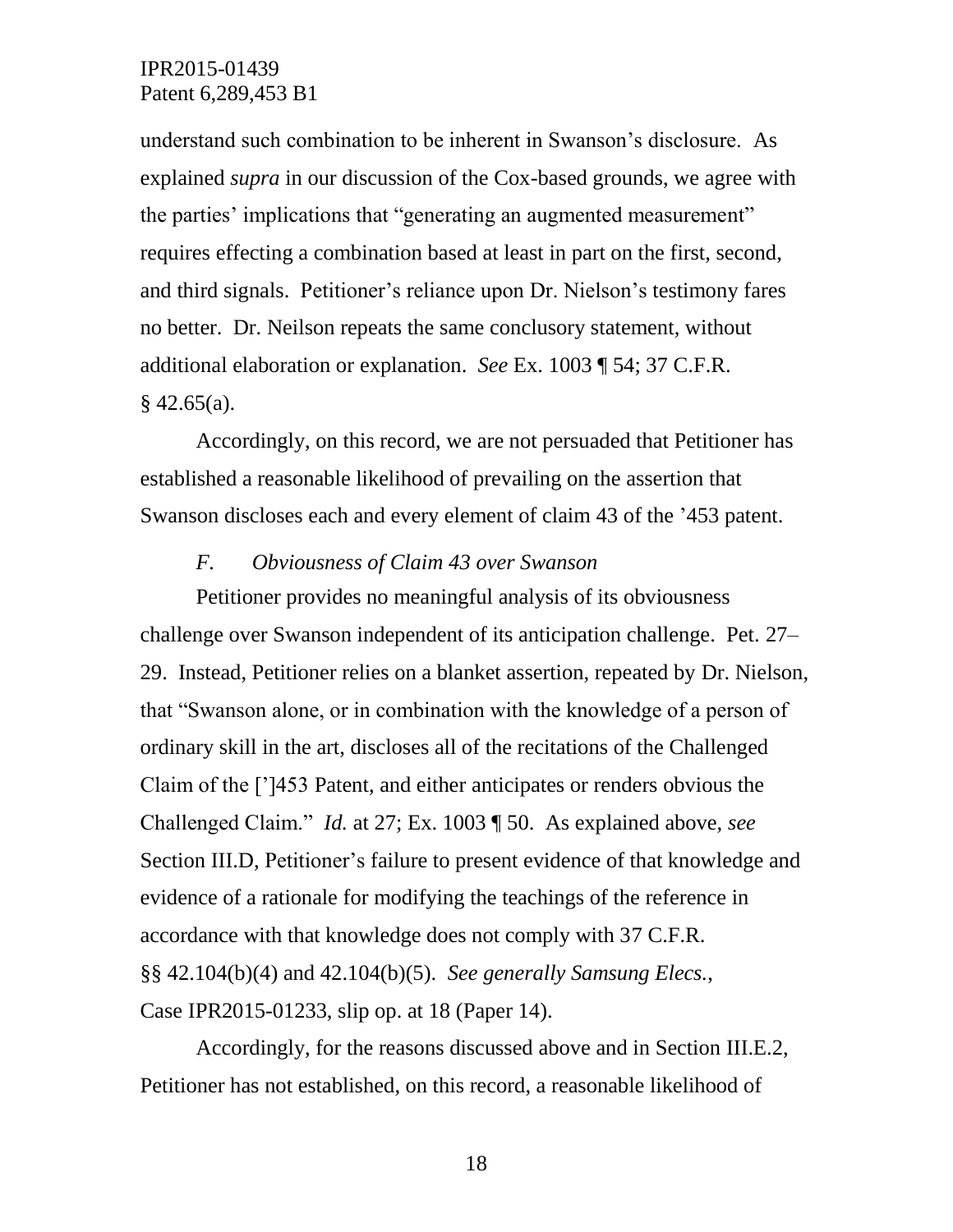prevailing on the assertion that Swanson would have rendered the subject matter of claim 43 of the '453 patent obvious as of the effective filing date of the claimed invention.

## *G. Anticipation of Claim 43 by Clark*

Petitioner asserts that Clark discloses each and every element of claim 43 of the '453 patent. Pet. 29–32. The Petition includes a discussion identifying where Clark allegedly discloses the elements of claim 43. *Id.*

## *1. Clark*

Clark is directed to "[a] handheld graphic user interface . . . personal digital assistant (PDA) computer . . . for the collection of data associated with position information." Ex. 1014, at [57]. Clark explains:

A farmer may conveniently carry his PDA with him as he farms to make data entries on the spot. This data is thusly "validated" by its time stamp and place of entry with GPS position data. This includes the completion of various farm operations such as tilling, the application of chemicals or herbicides to a field, the observed temperature or rainfall, a scouting observation of insect or disease infestation or virtually any other data . . . .

*Id.* at 3:41–49.

# *2. Discussion*

As discussed above, claim 43 includes the step of "generating an augmented measurement based at least in part on the first signal, the second, signal and the third signal." Ex. 1001, 22:30–32. Petitioner asserts that "Clark discloses combining the GPS, chemical, temperature or rainfall physical measurements (the first and second signals) and the time (the third signal[]) into time-stamped, validated data entries (augmented measurements)." Pet. 31 (Ex. 1003 ¶ 60; Ex. 1014, 3:41–46).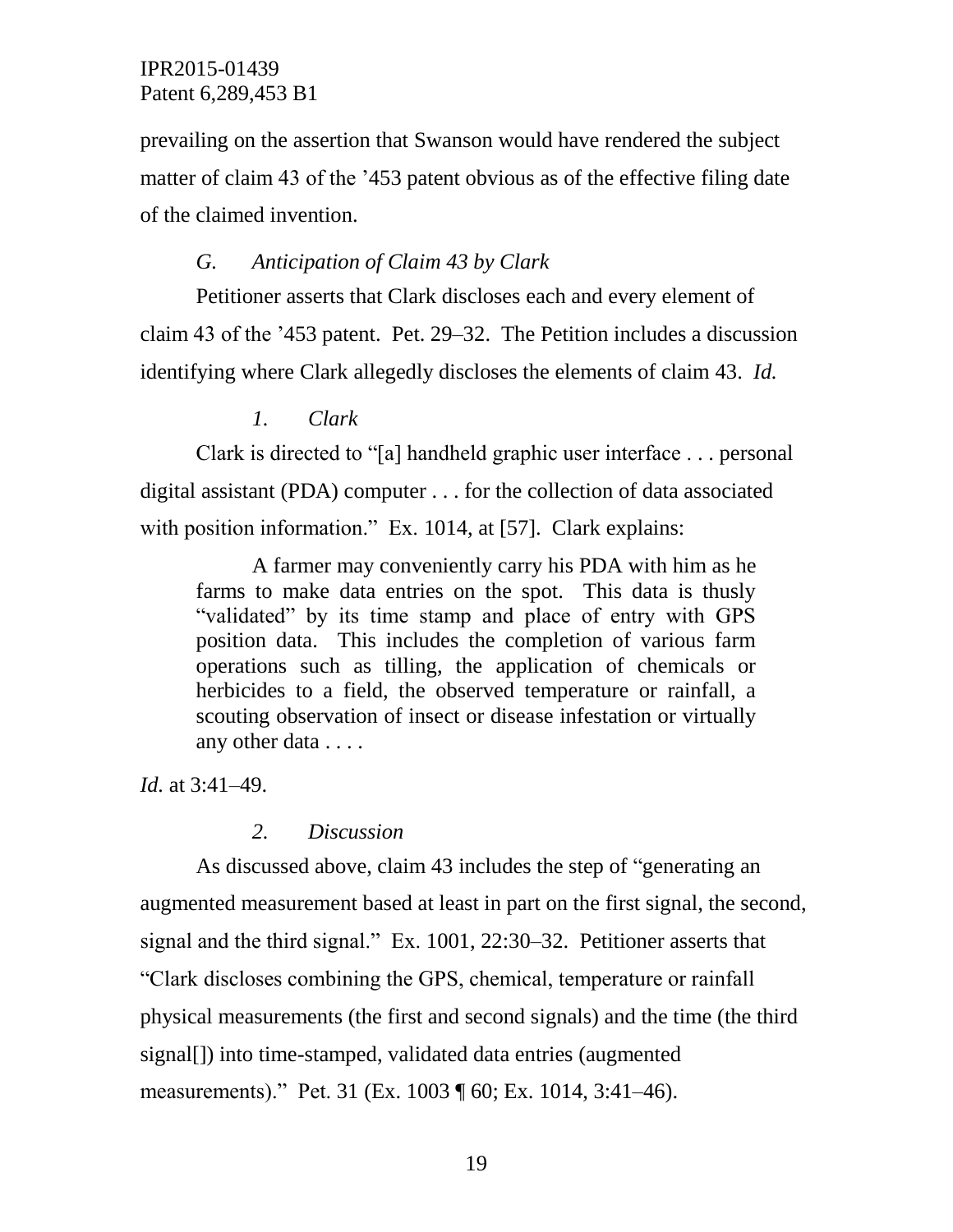Patent Owner asserts that Petitioner fails to show that Clark teaches an augmented measurement "because in Clark each measurement is time stamped and recorded separately." Prelim. Resp. 26.

We recognize that Petitioner relies upon Clark's teaching of a data entry, e.g., observed temperature, as a first signal based in part on a first physical measurement, and Clark's teaching of GPS position data as a second signal based in part on a second physical measurement. *See* Pet. 30– 31; *see id.* at 31 (also indicating that GPS position data could constitute both the first and second signals because position is made up of several separate physical measurements, e.g., longitude and latitude). And, we agree with Petitioner that Clark teaches that a farmer's data entry is "validated" by a time stamp and place of entry with GPS position data. Even accepting these contentions, however, Petitioner has not shown where Clark discloses effecting the combination based on first, second, and third signals that its implicit construction of "generating an augmented measurement" requires. Assuming Petitioner intended to rely on Clark's use of the term "validated," Petitioner does not explain how or why one of ordinary skill in the art would understand that "validated" results in such generation of an augmented measurement. Petitioner's reliance upon Dr. Nielson's testimony fares no better because, as with Dr. Nielson's testimony in support of Petitioner's other grounds, his testimony repeats verbatim the same conclusory sentence from the Petition, without additional elaboration or explanation. *See*  Ex. 1003 ¶ 60; 37 C.F.R. § 42.65(a).

Accordingly, on this record, we are not persuaded that Petitioner has established a reasonable likelihood of prevailing on the assertion that Clark discloses each and every element of claim 43 of the '453 patent.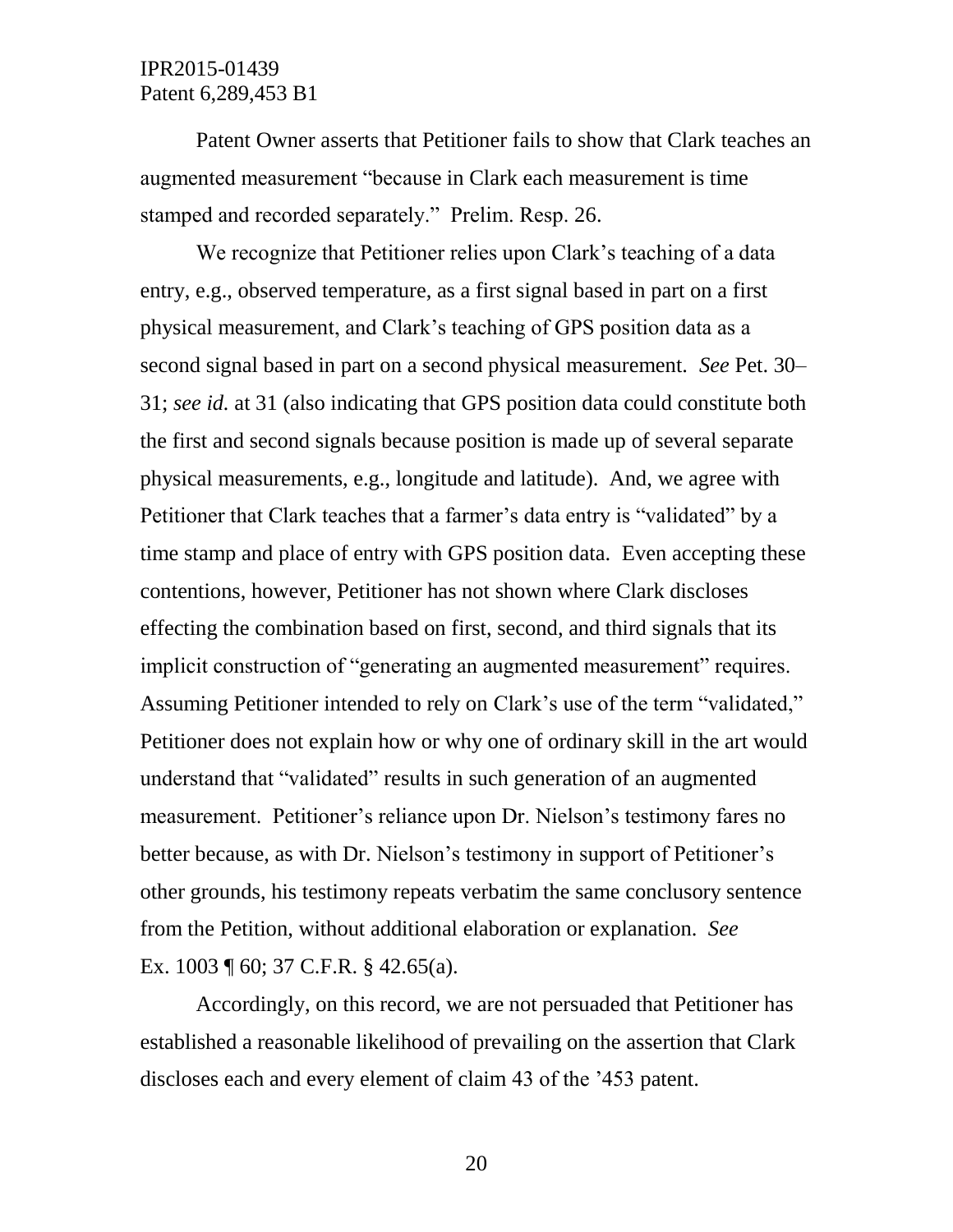# *H. Obviousness of Claim 43 over Clark*

Petitioner provides no meaningful analysis of its obviousness challenge over Cox independent of its anticipation challenge. Pet. 29–32. Instead, Petitioner relies on a blanket assertion, repeated by Dr. Nielson, that "Clark alone, or in combination with the knowledge of a person of ordinary skill in the art, discloses all of the recitations of the Challenged Claim of the [']453 Patent, and either anticipates or renders obvious the Challenged Claim." *Id.* at 29; Ex. 1003 ¶ 44. As explained above, *see* Section III.D, Petitioner's failure to present evidence of that knowledge and evidence of a rationale for modifying the teachings of the reference in accordance with that knowledge does not comply with 37 C.F.R. §§ 42.104(b)(4) and 42.104(b)(5). *See generally Samsung Elecs.*, Case IPR2015-01233, slip op. at 18 (Paper 14).

Accordingly, for the reasons discussed above and in Section III.G.2, Petitioner has not established, on this record, a reasonable likelihood of prevailing on the assertion that Clark would have rendered the subject matter of claim 43 of the '453 patent obvious as of the effective filing date of the claimed invention.

### *I. Obviousness of Claim 43 over Clark and FIPS 113*

Petitioner asserts that the combination of Clark and FIPS 113 would have rendered the subject matter of claim 43 obvious to one of ordinary skill in the art. Pet. 32–33. Petitioner contends:

To the extent that Clark may not specifically, expressly or inherently disclose element 43[f] reciting "performing a cryptographic operation on at least a portion of the augmented measurement to form a certified measurement," FIPS 113 discloses a federal standard method of encrypting any type of data that can be used with Clark.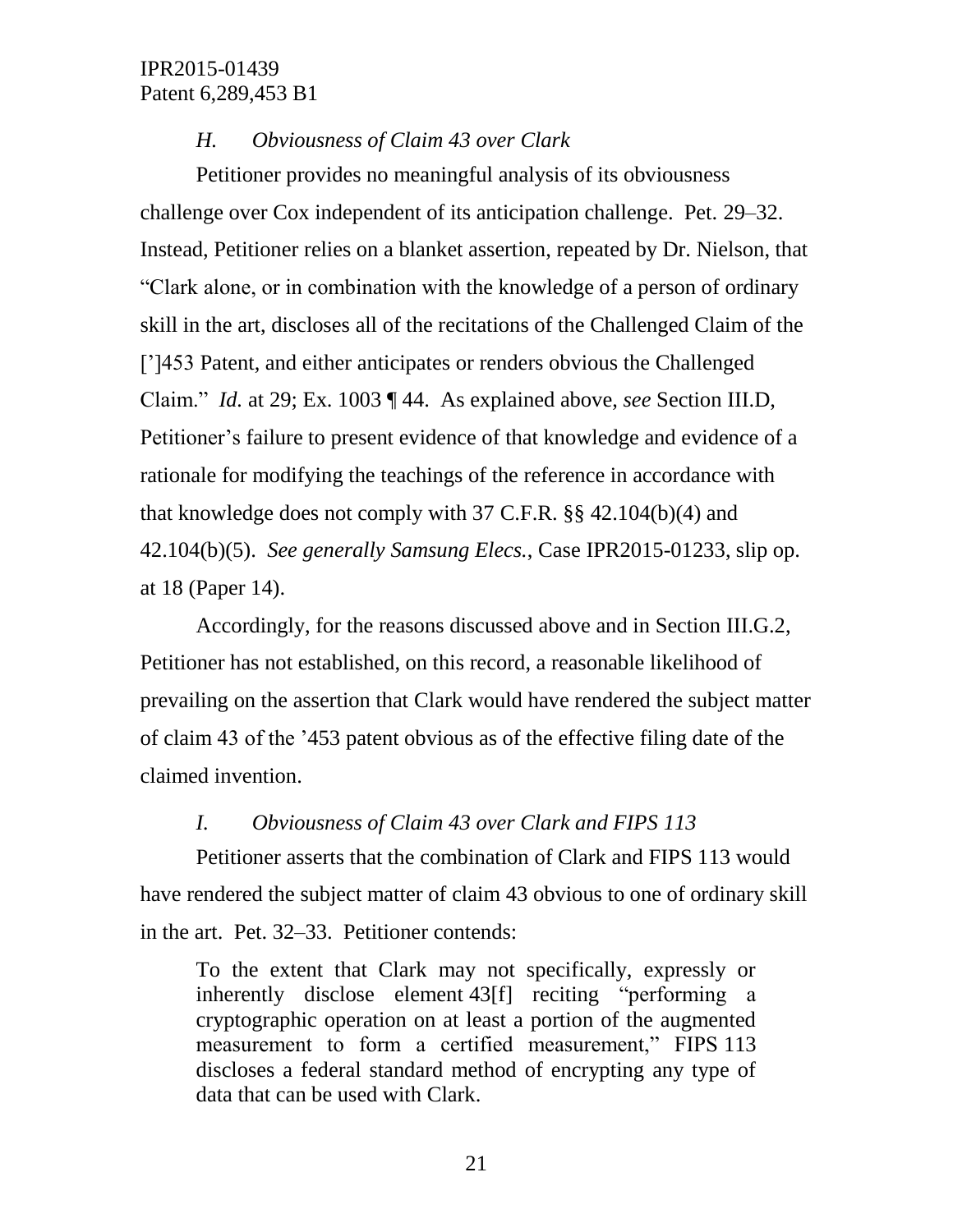*Id.* at 32. Petitioner does not contend that FIPS 113 remedies the deficiencies discussed above with respect to whether Clark teaches or suggests the "generating an augmented measurement" step of claim 43.

Accordingly, for the reasons discussed in Section III.G.2, Petitioner has not established, on this record, a reasonable likelihood of prevailing on the assertion that Clark and FIPS 113 would have rendered the subject matter of claim 43 of the '453 patent obvious as of the effective filing date of the claimed invention.

## IV. CONCLUSION

For the foregoing reasons, we are persuaded that the information presented in the Petition does not demonstrate that there is a reasonable likelihood that Petitioner would prevail in challenging claim 43 of the '453 patent as unpatentable.

### V. ORDER

In consideration of the foregoing, it is hereby:

ORDERED that the Petition is *denied* as to the challenged claim of the '453 patent; and

FURTHER ORDERED that no *inter partes* review is instituted.